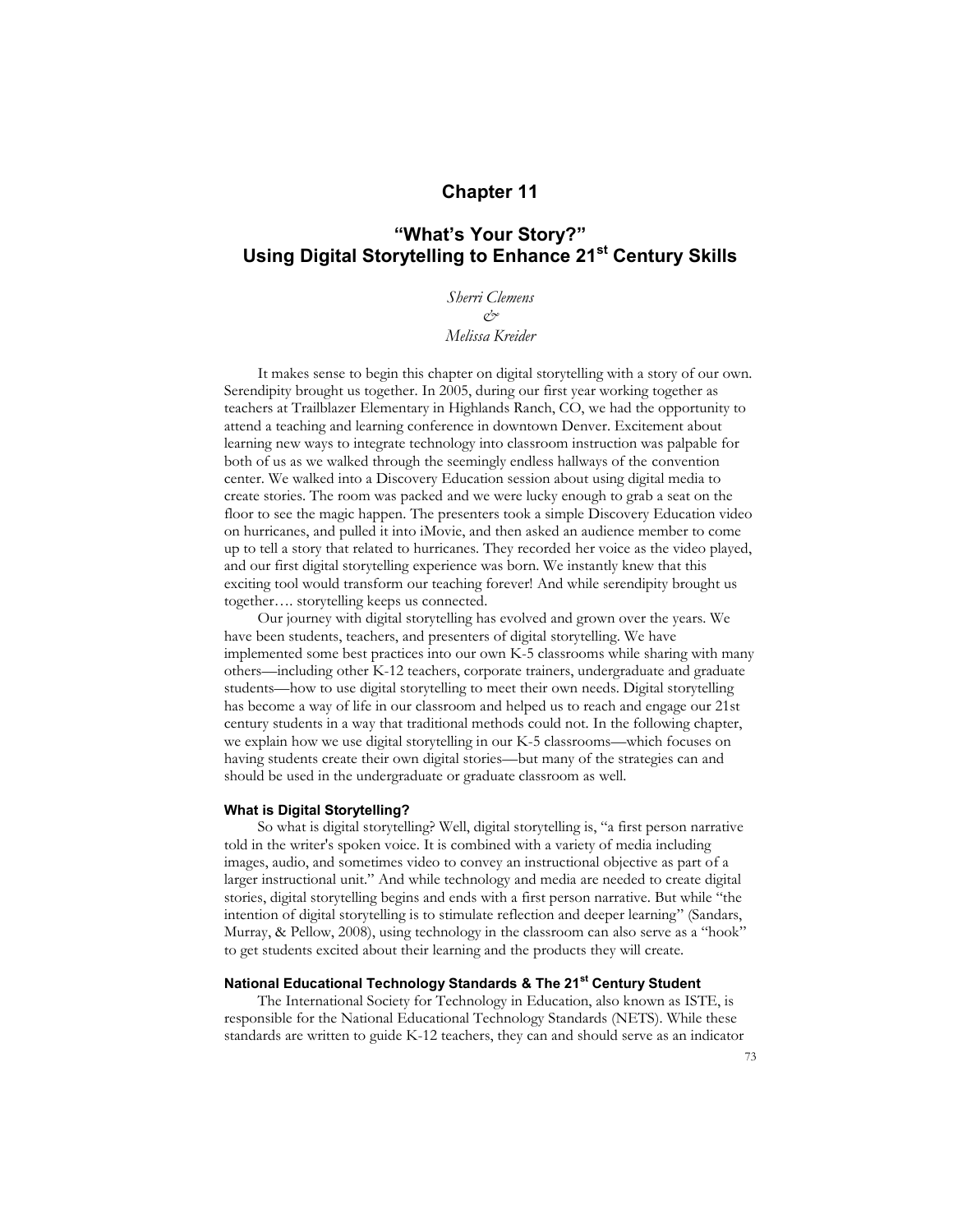to institutions of higher education of changes coming down the line. In 2007, ISTE updated these standards placing more emphasis on creativity, collaboration, critical thinking, information fluency and innovation than on the ability to operate the technology.

ISTE, like many others, no longer sees technology as a separate product—rather, it is something that should be integrated into all areas of student learning. The 21st century student comes to us with a different background and different experiences than even a student from 10 years ago did. We believe that because of this (as well as the changing world around us) our teaching methodologies need to change and adapt to meet their ever-changing needs and learning styles. We are preparing our students for jobs that may not exist yet. Because of this, we need to make sure that we arm our students with the skills needed to succeed in the future.

But if we want our students to be creative and innovative learners, then we as educators need to model the types of skills and abilities needed as well as to develop the types of learning environments that can make this happen. In other words, our pedagogy needs to promote digital aged literacies, and digital storytelling is a perfect way to do this.

#### **Digital Storytelling & Digital Aged Literacies**

Digital storytelling is a powerful instructional strategy because it addresses things like creativity and innovation, communication and collaboration, research and information fluency, critical thinking, digital citizenship and technological proficiencies to name a few (which are all aspects of the NETS). In the following paragraphs, we will point out how digital storytelling can do just this.

#### *Creativity and Innovation*

Digital Storytelling fosters creativity and innovation by putting the author into a first person point of view. Students must envision and describe emotions, decisions, and moments of change. While facts are easy to find, creating scripts for digital stories allows a creative outlet for students to interact with the material. Students' work on creating a first person script that follows a story line rather than a documentary-style movie.

#### *Communication and Collaboration*

Part of the digital storytelling process is recording one's script with one's own voice. This brings an entirely new element to the work changing the writing process into a performance. The voice needs to convey emotions as well as reading fluency through pacing and economy of words used. To help bring the story script to life in the most effective way possible, a collaborative story circle can be used as part of the editing process. A story circle is a small group of authors who read and share their rough draft of their story in preparation for the final recording. Within the story circle, authors are given direct feedback and suggestions from their peers. The script can then be revised into its final version. This collaboration and communication with others is an essential part of the digital storytelling process we use in our classrooms.

#### *Research and Information Fluency*

In order to write creatively about a topic, students need to have a deep understanding of the curriculum that they are developing a story about. It is at this stage in the writing process where students must research and develop their ideas and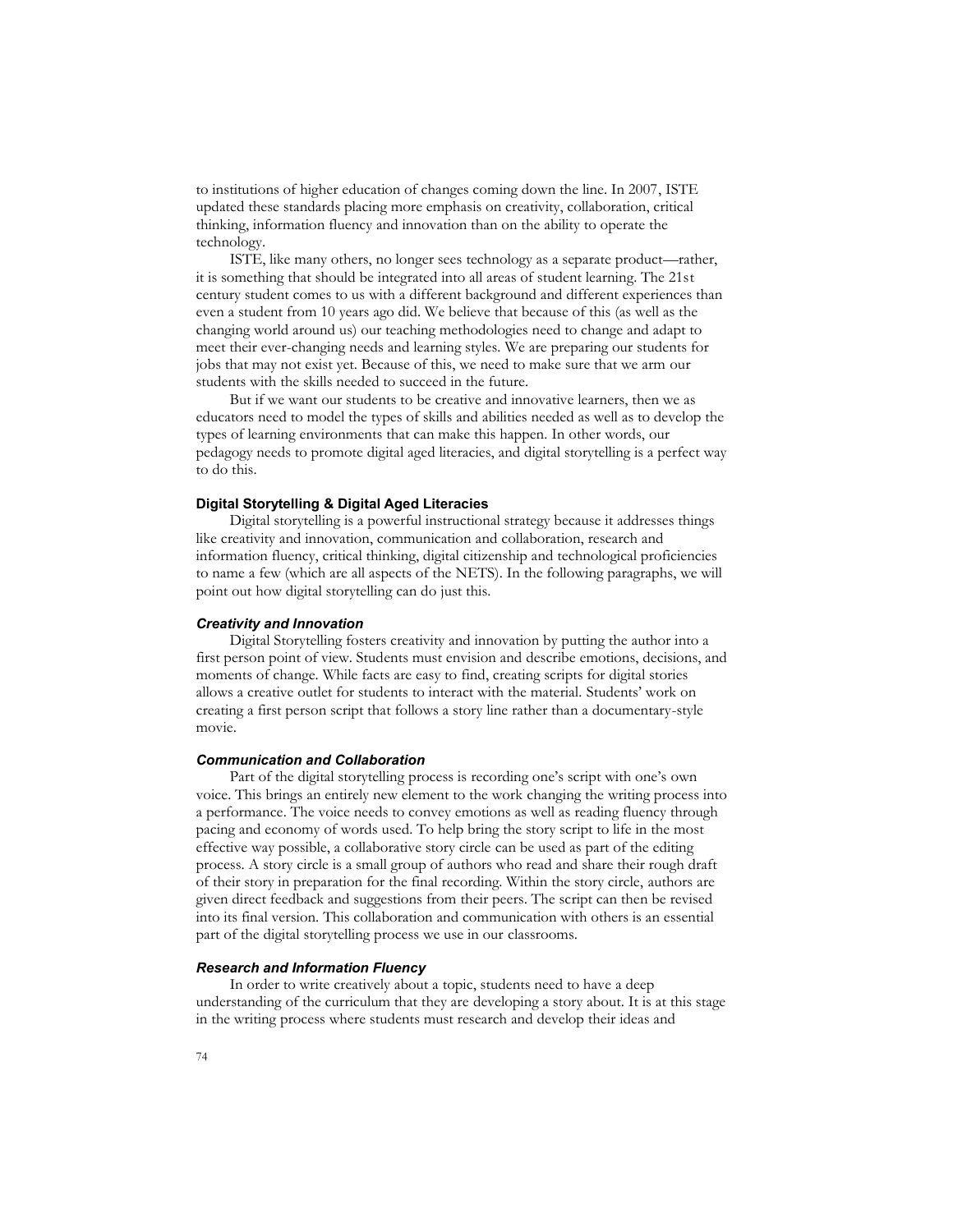structure. Students must evaluate and organize their data and information to help them build a better understanding of their topic.

#### *Critical Thinking, Problem Solving, and Decision Making*

Typically in education we have taken ourselves out of the curriculum and worked on restating other people's facts and impressions. With digital storytelling we are asking our students to put themselves firmly in the middle of the topic, and share with us their impressions, emotions, and opinions of the subject area. This is a stretch from the ubiquitous summaries that are found in the average classroom. When creating scripts for digital stories, students are in charge of demonstrating their learning by combining their background knowledge and research with critical thinking and decision making skills to produce a story of the events as they see them happening. Rather than regurgitating facts, students have to create their own understanding of the facts learned in a creative way.

#### *Digital Citizenship*

Many students see online sources as unlimited and available for any use. When creating digital stories, fair use and ethics must be modeled and used. We always say, "Just because you can, doesn't mean you should." In this digital age, it is easy to take any song, movie clip, image, sound, etc., and use them in your digital projects. Creating digital stories though gives educators an opportunity to talk to students about these issues and to make sure students understand the importance of copyright and intellectual property.

#### *Technology Operation and Concepts*

Once the script is finished, the digital story creation begins. Considerations for hardware and software come in to play. Time is an important factor in determining which road to take. See Table 1 for detailed information and technology considerations.

| Software                                                                     | <b>Time Considerations</b>                                                                                           | <b>Final Product</b>                                                                                                                            |
|------------------------------------------------------------------------------|----------------------------------------------------------------------------------------------------------------------|-------------------------------------------------------------------------------------------------------------------------------------------------|
| Movie Making Software<br>(iMovie, Final Cut, Movie)<br>Maker, Adobe Premier) | The most time intensive way to<br>create a digital story                                                             | Professional looking movie<br>that can include titles, effects,<br>transitions, video, and images;<br>it has the ability to be burned<br>to DVD |
| Podcasting (KidPix,<br>Garageband, Photostory)                               | Somewhat intensive-less than<br>movie creation, but time is still<br>required for media selection                    | A slideshow-like feel with<br>basic editing capabilities                                                                                        |
| Web 2.0 (Voicethread,<br>Slideshare, Gcast)                                  | Time to gather resources, but<br>the final product should be done<br>in one sitting--potentially no<br>saving)       | Variety of online embedded<br>final stories with limited<br>editing capabilities                                                                |
| Presentation Software<br>(Powerpoint, Keynote)                               | Time to gather resources, could<br>be done in as few as one or two<br>classroom sessions depending<br>on preparation | It will look like a slide show<br>presentation, and can be<br>exported to movie format                                                          |

**Table 1: Software and Hardware Considerations**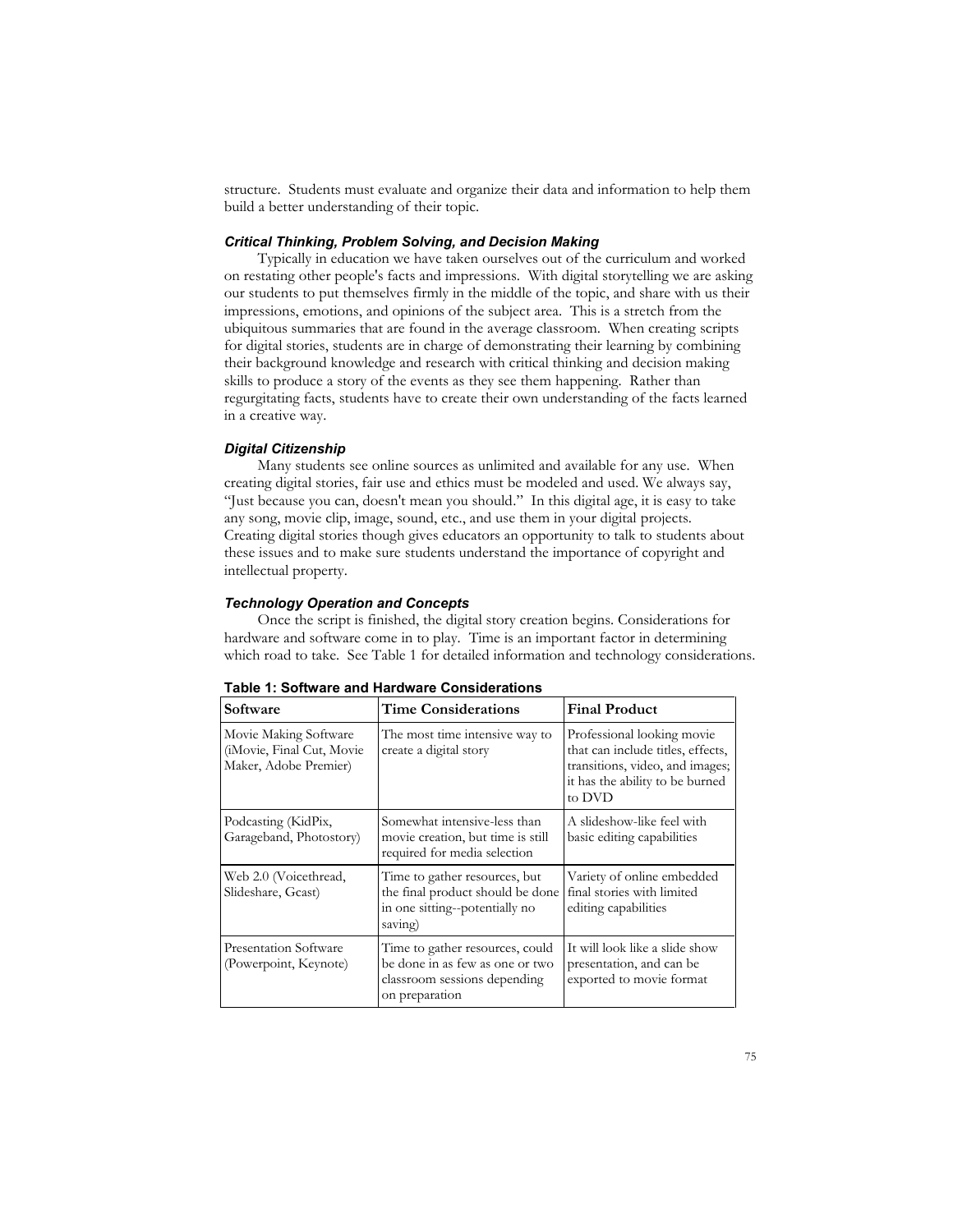#### **The Creation Process**

So we have talked about what digital storytelling is and the benefits of using it in the classroom. We are now going to quickly go over the digital story creation process and then conclude with some best practices we use when using digital storytelling in our classrooms.

Once students have identified a topic, done significant research on the topic, written a rough and final draft of their script and recorded their story, it's time to start developing their digital story. We aren't going to go into too much depth about this process because the technology you choose to use will change this process to some degree. But generally after the script has been written and recorded, students find images and music to compliment the story and they add these to the tool they are using and then export the final story into a format that others can view (typically as a movie).



#### **Best Practices**

It is easy to get enamored with the technology but we strongly believe that it's the pedagogy and not the technology that makes the difference. Before we integrate digital storytelling into a unit, we begin with the essential question. The essential question is the big idea that students should be able to answer through the development of the digital story. Once our essential question is developed, we then focus on developing the task and sample writing prompts. We have included an example of these in Table 2. These are focused on a unit about the American Revolution.

Instructor modeling is very important to the process. At the beginning of every digital storytelling unit, we create our own digital story sample for students to see a model. If multiple writing prompts are used, then an instructor sample is made for each of the prompts.

|                                     | <b>Writing Prompts</b>                                          |
|-------------------------------------|-----------------------------------------------------------------|
| <b>Essential Question:</b> How have | <b>Persuasive Letter:</b> Write a letter that persuades someone |
| events from the past influenced     | of your point of view of the war and for                        |
| the present?                        | independence. For instance, if you are writing as a             |
|                                     | colonist, you would write a letter to King George or a          |
|                                     | redcoat persuading them why you should be able to be            |
|                                     | independent from Britain. If you are writing from the           |
|                                     | point of view of King George or a redcoat, then you             |
|                                     | would persuade the colonists why they would stay with           |
|                                     | British rule. As you write your script, think about how life    |
|                                     | would have been different if we would have stayed with          |
|                                     | British rule.                                                   |
| <b>Task:</b> You will be creating a | <b>Event Diary Entries:</b> Write a diary from the perspective  |
| digital story that centers around   | of someone involved in the American Revolution like a           |
| the events of the American          | colonist, a redcoat, a Native American, etc. In your diary,     |
| Revolution. You will be using       | explain what happened in the event from the American            |
| media from the Library of           | Revolution from the point of view of the person that you        |
| Congress including music and        | have chosen and how that event affected the American            |
| images.                             | Revolution.                                                     |
|                                     |                                                                 |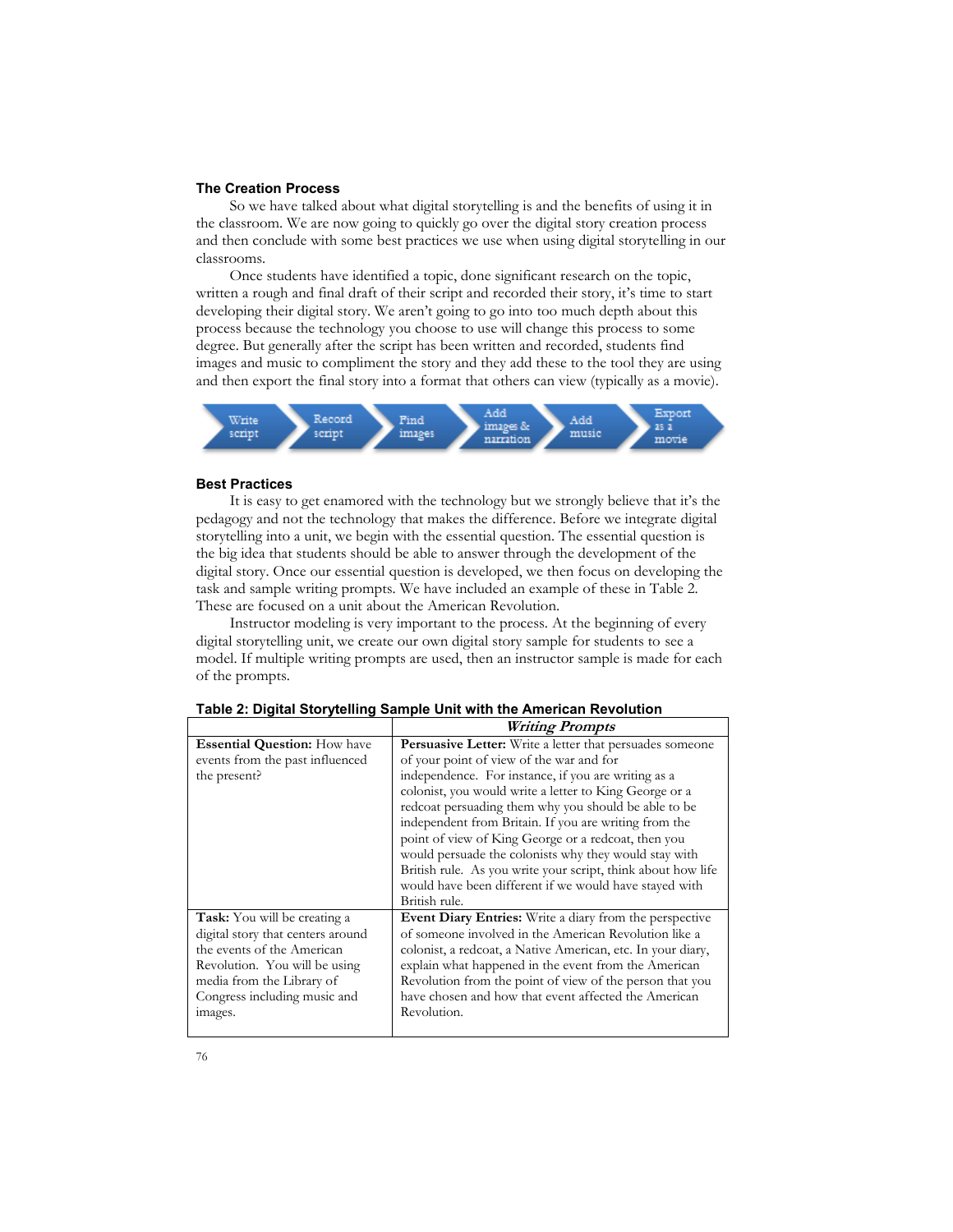| <b>Resources:</b>                 | <b>Declaration of Independence:</b> Tell the story from the |
|-----------------------------------|-------------------------------------------------------------|
| Patriotic Melodies from the       | point of view of someone who helped to write the            |
| <b>Library of Congress</b>        | Declaration of Independence like Thomas Jefferson, John     |
| http://lcweb2.loc.gov/diglib/ihas | Adams of Benjamin Franklin. Explain their struggles with    |
| /html/patriotic/patriotic-        | writing the document, why they chose the four sections      |
| home.html                         | that they did, and why their involving helped to change the |
|                                   | history of the United States of America.                    |
| Pictures of the Revolutionary     |                                                             |
| War from the National             |                                                             |
| <b>Archives</b>                   |                                                             |
| http://www.archives.gov/researc   |                                                             |
| h/american-revolution/pictures/   |                                                             |

Historically, digital stories are between 275-375 words so that the finished story is no longer than 2-3 minutes in length. We try to keep our students' stories within this timeframe because it helps them tell a concise, but powerful story.

We also strive to have each story include certain elements. The Center for Digital Storytelling teaches that every digital story needs to have seven elements included (See Table 3). Thus, we strive to make sure that each of these seven elements are included in our students' stories. The difference between a digital book report and a digital story often is related to whether students have done things such as taken a point of view or included emotional content.

| Element                          | Description                                                                                             |  |  |
|----------------------------------|---------------------------------------------------------------------------------------------------------|--|--|
| <b>Point of View</b>             | The narrator of the story.                                                                              |  |  |
| <b>Dramatic Question</b>         | A moment of change.                                                                                     |  |  |
| <b>Emotional Content</b>         | The way people connect to the story. The use of real,<br>human emotions within the script.              |  |  |
| Pacing                           | The time spent in the story including the pausing within the<br>script and the amount of pictures used. |  |  |
| Economy                          | Using just the right amount of media to support your story.                                             |  |  |
| Voice                            | Your voice telling the story in a natural way.                                                          |  |  |
| Soundtrack                       | The music behind your story.                                                                            |  |  |
| Scene<br>(An additional element) | Focusing and narrowing in on one aspect of the story.                                                   |  |  |

**Table 3: The Seven Elements of Digital Storytelling** 

Adapted from Lambert (2007

We also spend a good deal of time focusing on assessment. Digital storytelling is more than just a fun activity—it is meant to address instructional goals. Therefore, we have developed a rubric to assess students' final project. We share this rubric with students before the script writing process begins to help provide expectations for the final project (See Table 4).

Finally, we believe in celebrating each other's work. At the end of the digital story creation process, all participants take part in a celebration and story viewing. Every digital story needs to be viewed, acknowledged, and celebrated for the effort and content that is shared. Depending on your age group and audience, this might include posting your students' stories online for others to view.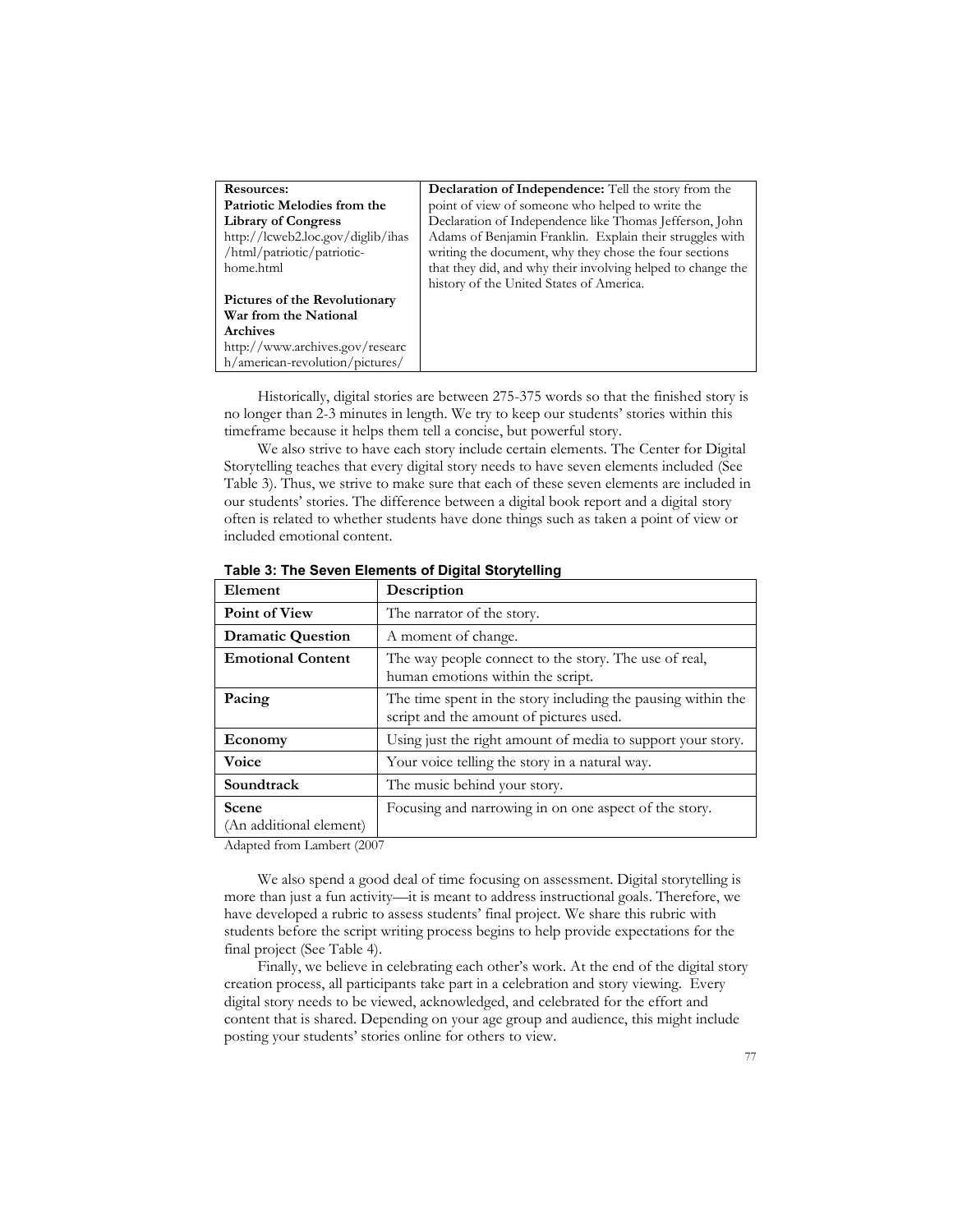# **Table 4: Sample Digital Story Rubric**

| <b>Script Writing</b>                                                                                                                                                                                                                                                                                                  |                                                                                                                                                                                                                                                                                                                    |                                                                                                                                                                                                                                                                     |                                                                                                                                                                                                                                           |
|------------------------------------------------------------------------------------------------------------------------------------------------------------------------------------------------------------------------------------------------------------------------------------------------------------------------|--------------------------------------------------------------------------------------------------------------------------------------------------------------------------------------------------------------------------------------------------------------------------------------------------------------------|---------------------------------------------------------------------------------------------------------------------------------------------------------------------------------------------------------------------------------------------------------------------|-------------------------------------------------------------------------------------------------------------------------------------------------------------------------------------------------------------------------------------------|
|                                                                                                                                                                                                                                                                                                                        | 3                                                                                                                                                                                                                                                                                                                  | 2                                                                                                                                                                                                                                                                   | 1                                                                                                                                                                                                                                         |
| The script establishes<br>a purpose early on<br>and maintains a clear<br>focus throughout. It<br>is evident that the<br>writer researched<br>their topic and used<br>that research within<br>his/her script. The<br>writing includes many<br>vivid supporting<br>details. The script is<br>written in first<br>person. | The script establishes a<br>purpose early on and<br>maintains focus for<br>most of the<br>presentation. It's<br>evident that the writer<br>researched their topic<br>and used that research<br>within the script. The<br>writing includes many<br>supporting details. The<br>script is written in first<br>person. | In the script there<br>are a few lapses in<br>focus, but the<br>purpose is fairly<br>clear. The writer<br>may have not shown<br>his/her research in<br>the writing. The<br>writing includes few<br>supporting details.<br>The script is written<br>in first person. | It is difficult to<br>figure out the<br>purpose of the<br>presentation. The<br>student does not<br>show any relevant<br>research. The<br>writing has few to<br>no supporting<br>details. The script<br>is not written in<br>first person. |
| Grammar                                                                                                                                                                                                                                                                                                                |                                                                                                                                                                                                                                                                                                                    |                                                                                                                                                                                                                                                                     |                                                                                                                                                                                                                                           |
| 4                                                                                                                                                                                                                                                                                                                      | 3                                                                                                                                                                                                                                                                                                                  | 2                                                                                                                                                                                                                                                                   | 1                                                                                                                                                                                                                                         |
| Grammar and usage<br>were correct (for the<br>dialect chosen) and<br>contributed to clarity,<br>style and character<br>development.                                                                                                                                                                                    | Grammar and usage<br>were typically correct<br>(for the dialect chosen)<br>and errors did not<br>detract from the story.                                                                                                                                                                                           | Grammar and usage<br>were typically<br>correct<br>but errors detracted<br>from story.                                                                                                                                                                               | Repeated errors in<br>grammar and usage<br>distracted greatly<br>from the story.                                                                                                                                                          |
| Voice-Pacing                                                                                                                                                                                                                                                                                                           |                                                                                                                                                                                                                                                                                                                    |                                                                                                                                                                                                                                                                     |                                                                                                                                                                                                                                           |
| 4                                                                                                                                                                                                                                                                                                                      | 3                                                                                                                                                                                                                                                                                                                  | 2                                                                                                                                                                                                                                                                   | 1                                                                                                                                                                                                                                         |
| The pace (rhythm<br>& voice punctuation)<br>fits the story line and<br>helps the audience<br>really "get into" the<br>story.                                                                                                                                                                                           | Occasionally<br>speaks too fast or<br>too slowly for the<br>story line. The pacing<br>(rhythm and voice)<br>punctuation) is<br>relatively engaging for<br>the audience.                                                                                                                                            | Tries to use pacing<br>(rhythm & voice<br>punctuation), but<br>it's often noticeable<br>that the pacing<br>doesn't fit the story<br>line. Audience isn't<br>consistently<br>engaged.                                                                                | No attempt to<br>match the pace of<br>the storytelling to<br>the story line or<br>the audience.                                                                                                                                           |
| Images                                                                                                                                                                                                                                                                                                                 |                                                                                                                                                                                                                                                                                                                    |                                                                                                                                                                                                                                                                     |                                                                                                                                                                                                                                           |
| 4                                                                                                                                                                                                                                                                                                                      | 3                                                                                                                                                                                                                                                                                                                  | 2                                                                                                                                                                                                                                                                   | 1                                                                                                                                                                                                                                         |
| Images create a<br>distinct atmosphere<br>or tone that matches<br>different parts of the<br>story. The images<br>may communicate<br>symbolism and/or<br>metaphors.                                                                                                                                                     | Images create an<br>atmosphere or tone<br>that matches some<br>parts of the story.<br>Image choice is logical.                                                                                                                                                                                                     | An attempt was<br>made to use images<br>to create an<br>atmosphere / tone<br>but it needed more<br>work.                                                                                                                                                            | Little or no<br>attempt to use<br>images to create<br>an appropriate<br>atmosphere/tone.                                                                                                                                                  |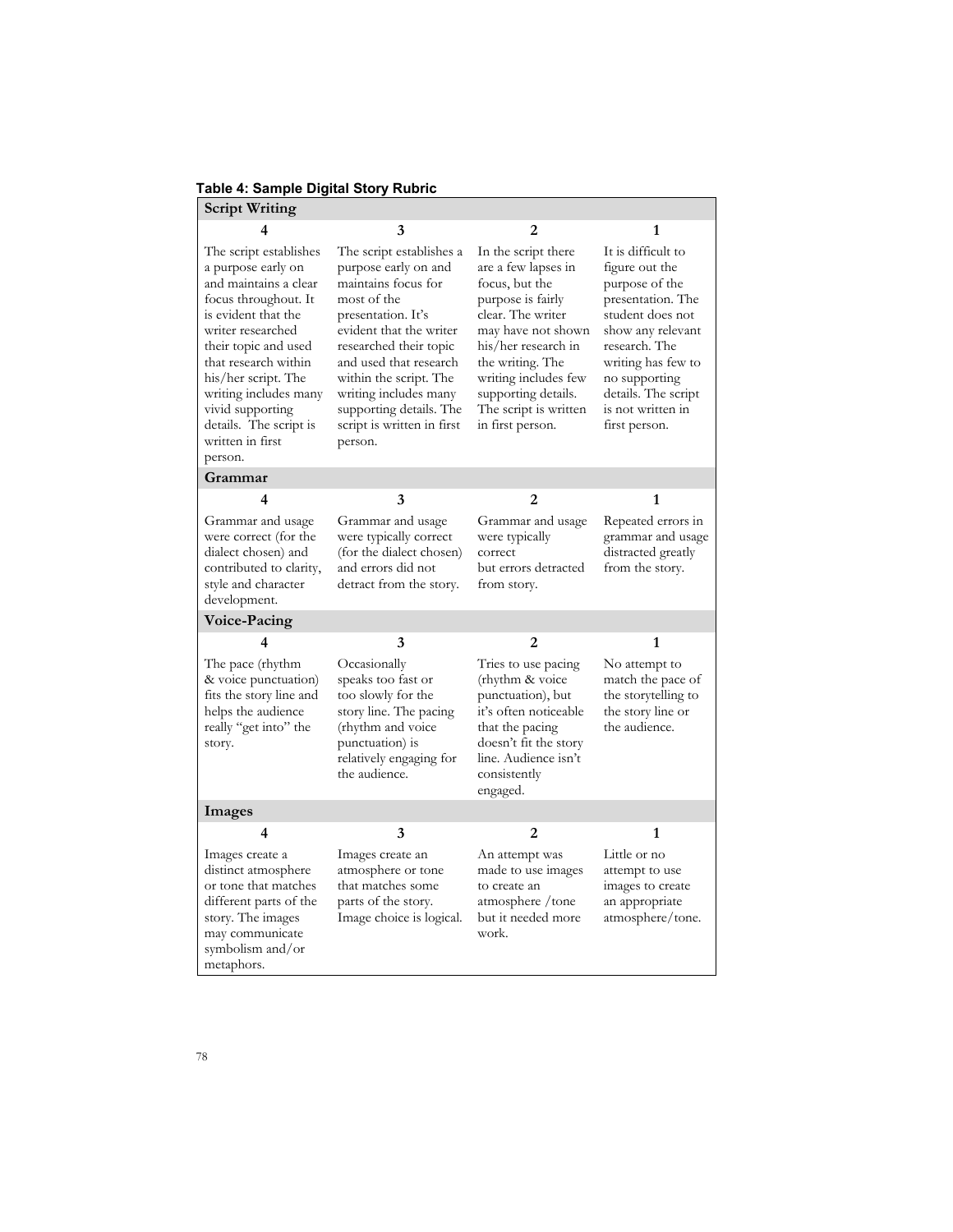| Soundtrack-Emotion                                                                                  |                                                                                                      |                                                                                   |                                                     |  |
|-----------------------------------------------------------------------------------------------------|------------------------------------------------------------------------------------------------------|-----------------------------------------------------------------------------------|-----------------------------------------------------|--|
|                                                                                                     | 3                                                                                                    | 2                                                                                 |                                                     |  |
| Music stirs a rich<br>emotional response<br>that matches the<br>story line well.                    | Music stirs a rich<br>emotional response<br>that somewhat<br>matches the story line.                 | Music is ok, and not<br>distracting, but it<br>does not add much<br>to the story. | Music is distracting<br><b>or</b><br>inappropriate, |  |
| <b>Bibliography</b>                                                                                 |                                                                                                      |                                                                                   |                                                     |  |
|                                                                                                     | 3                                                                                                    | 2                                                                                 |                                                     |  |
| All pictures and<br>music are correctly<br>cited (using<br>Noodletools) at the<br>end of the movie. | Most pictures and<br>music are correctly<br>cited (using<br>Noodletools) at the<br>end of the movie. | Pictures and music<br>are incorrectly cited.                                      | No bibliography<br>used.                            |  |

#### **Conclusions**

We have tried to briefly describe what digital storytelling is, the benefits of using it in your classroom, and finally some best practices to consider when using digital storytelling for instructional purposes. But perhaps the best way to see the power of digital storytelling is to start watching some digital stories at the Center for Digital Storytelling (http://www.storycenter.org/stories/) or better yet—create your own!

Digital storytelling has changed our teaching and in many ways changed our lives. We hope it can do the same for you!

#### **References**

Clemens, S., & Kreider, M. (n.d.). *Digital Storytelling in the Curriculum*. Retrieved from http://web.mac.com/digistoryteller/

- ISTE National Educational Technology Standards for Students. (2007). Retrieved from http://www.iste.org/Content/NavigationMenu/NETS/ForStudents/2007Standa rds/NETS\_for\_Students\_2007\_Standards.pdf
- ISTE National Educational Technology Standards for Teachers. (2008). Retrieved from http://www.iste.org/Content/NavigationMenu/NETS/ForTeachers/ 2008Standards/NETS\_T\_Standards\_Final.pdf
- ISTE National Educational Technology Standards for Administrators. (2009). Retrieved from http://www.iste.org/Content/NavigationMenu/NETS/ForAdministrators/ 2009Standards/NETS-A\_2009.pdf
- Lambert, J. (February 2007). *Digital Storytelling Cookbook*. Retrieved from http://www.storycenter.org/cookbook.htm
- Ohler, J. B. (2007). *Digital Storytelling in the Classroom: New Media Pathways to Literacy, Learning, and Creativity*. Corwin Press.
- Sandars, J., Murray, C., & Pellow, A. (2008). Twelve tips for using digital storytelling to promote reflective learning by medical students. *Medical Teacher, 30*(8), 774-777.